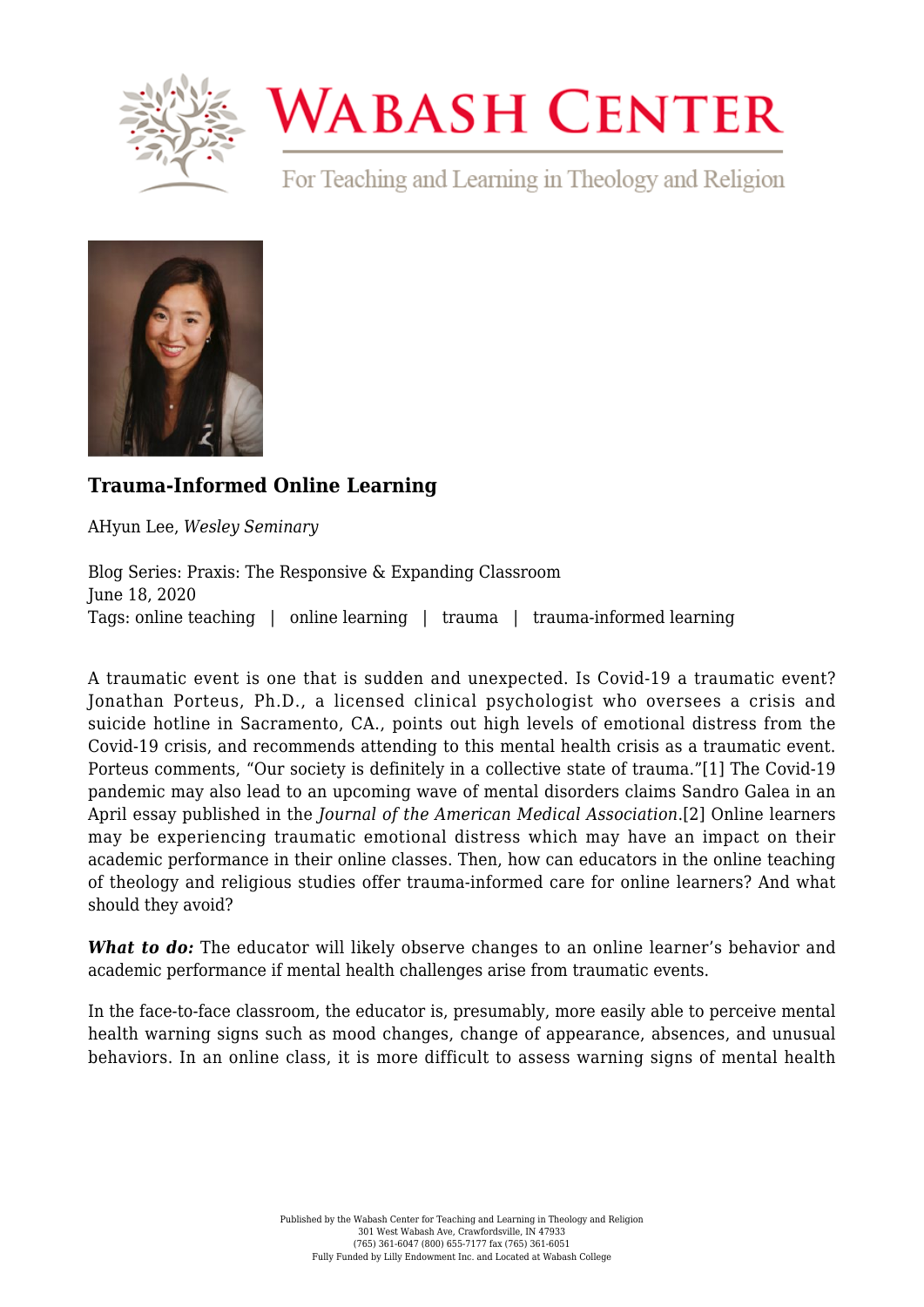distress. Thus, online educators need to develop strategies for identifying mental health challenges in order to provide appropriate trauma-informed online learning. Trauma often impacts the psychological mechanisms which regulate emotions. If there is a sudden change in academic performance, disruptive interaction in the online discussion, disrespectful behavior toward peers and faculty, or failing grades, an educator should reach out and check on a student's emotional state.

It is critical for educators working from a perspective of trauma-informed online learning to know the warning signs of mental health challenges.

<span id="page-1-0"></span>Bonny Barr offers these guidelines for identifying the warning signs of mental illness or emotional distress in online students.[\[3\]](#page-2-2)

*ACADEMIC*

| <b>ATYPICAL BEHAVIORS</b><br>(a change from the usual) | <b>UNUSUAL BEHAVIORS</b>                                                                                            | <b>PERFORMANCE</b><br><b>PROBLEMS</b> (Sharkin,<br>2006) |
|--------------------------------------------------------|---------------------------------------------------------------------------------------------------------------------|----------------------------------------------------------|
| Becoming irritable/short-<br>tempered/obsessive        | Emails are accusatory,<br>manipulative, sexually<br>inappropriate or threatening                                    | Late assignments from<br>beginning of course             |
| Sudden deterioration in quality of<br>work             | Discussion post contents are:<br>bizarre, fantastical, paranoid,<br>disruptive, confused, or show<br>disorientation | Failing quality of work<br>from beginning of course      |
| Abruptly begins turning in late<br>assignments         | Student clearly seems out of touch Not returning emails or<br>with reality                                          | phone calls                                              |
| Becoming disrespectful in<br>discussion posts          |                                                                                                                     | Not turning in work at all                               |
| Stops responding to email                              |                                                                                                                     | Not re-doing work when<br>given an opportunity           |
| Content of work becomes<br>negative/dark/odd in tone   |                                                                                                                     | Ongoing display of<br>anxiety about<br>assignments       |

<span id="page-1-1"></span>Trauma-informed care in online-learning is to acknowledge the earlier signs of traumatic experiences. It means that it is valuable to contact online learners when they display atypical behaviors. As Bruce Sharkin states, "Early intervention can help reduce the chance of a student's problems turning into a crisis situation later on."[\[4\]](#page-2-3) An online educator should be encouraged to address a mental health concern in the early stages of a sudden change of behaviors and identify the emotional distress caused by stress.

*What not to do***:** Trauma-informed online learning begins to create a safe space in the learning interaction. When an educator reaches out to learners by any vritual communication,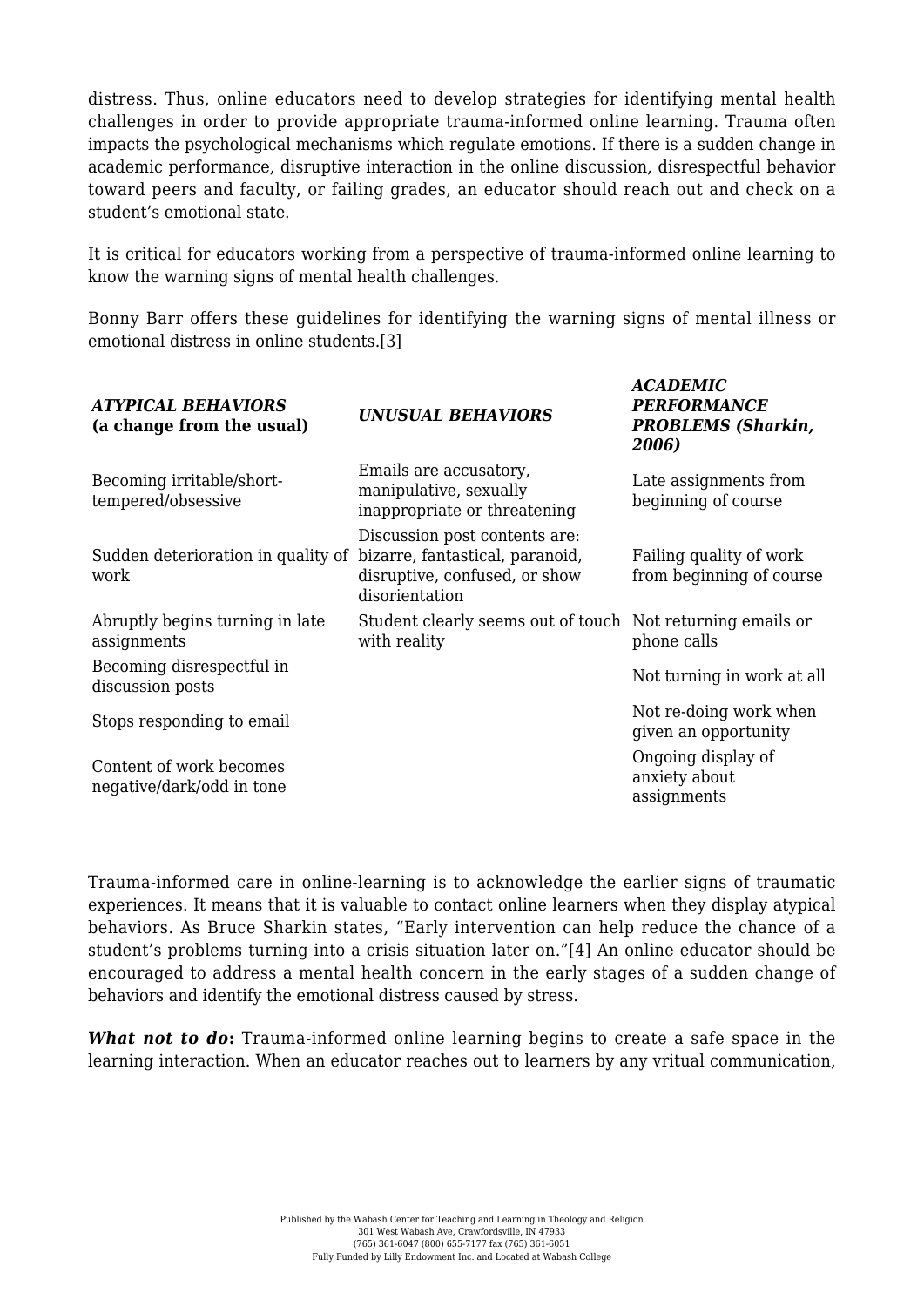it is critical not to be judgmental. Remember you are not there to give a diagnosis or 'solve' mental health challenges. Your first contact is to initiate safe conversations with acceptance and encouragement. For example, an educator can say, or write an email, "I'm touching base with you because I noticed you hadn't submitted anything for several weeks. It seems as if you are having a rough time," or "In the discussion post, I see you are stressed out." An educator's concern and empathy can be expressed by virtual communications. This approach will encourage a learner to share their struggles without having defensive responses and confrontations. An education in trauma-informed online learning can be the first responder for students.

Also, a trauma-informed educator needs to equip themselves to have counseling resources available to students and to know the institutional policies for students with mental health challenges. If anything in the initial conversation leads the educator to be alarmed or have increased concern about the mental health of the learner, then the academic support process can be initiated.

Trauma-informed educators in online learning occupy a unique position to help learners be aware of their mental health struggles and seek helpful resources for their well-being. Further, trauma-informed educators in the online teaching of theology and religious studies are in a unique position to influence religious communities by caring for the online learner. When online educators equip themselves to address the mental health challenges of learners, the online educator becomes a great support system for responding to the psychological needs and wellness, not only for online learners, but also for religious communities during the Covid-19 pandemic.

<span id="page-2-0"></span>[\[1\]](#page-0-0) Katherine Kam, "Mental Health an Emerging Crisis of COVID Pandemic," [https://www.webmd.com/lung/news/20200508/mental-health-emerging-crisis-of-Covid-pandemi](https://www.wabashcenter.wabash.edu/about:blank)  $c?ecd=wnl$  spr  $051120&ctr=wnl-spr-051120msl-$ LeadModule title&mb=210I6N5H5gRJeKEyXlsPHQPCAlmlkpgV9%40IzB8Po%2fgY%3d, May 8, 2020, (Accessed May 12, 2020).

<span id="page-2-1"></span>[\[2\]S](#page-0-1)andro Galea, et.at., "The Mental Health Consequences of COVID-19 and Physical

Distancing: The Need for Prevention and Early Intervention," *Journal of the American Medical Association*, Published online April 10, 2020. (Accessed May 12, 2020), doi:10.1001/jamainternmed.2020.1562.

<span id="page-2-2"></span>**[\[3\]](#page-1-0) Bonny Barr, "Identifying and Addressing the Mental Health Needs of Online Students in Higher Education," Online Journal of Distance Learning Administration, Volume XVII, Number II, Summer 2014 University of West Georgia, Distance Education Center, (Accessed May 12, 2020) [https://www.westga.edu/~distance/ojdla/summer172/barr172.html](https://www.wabashcenter.wabash.edu/about:blank)**

<span id="page-2-3"></span>**[\[4\]](#page-1-1)** Bruce S. Sharkin, College Students in Distress: A Resource Guide for Faculty, Staff, and Campus Community (Taylor & Francis, 2013), 52.